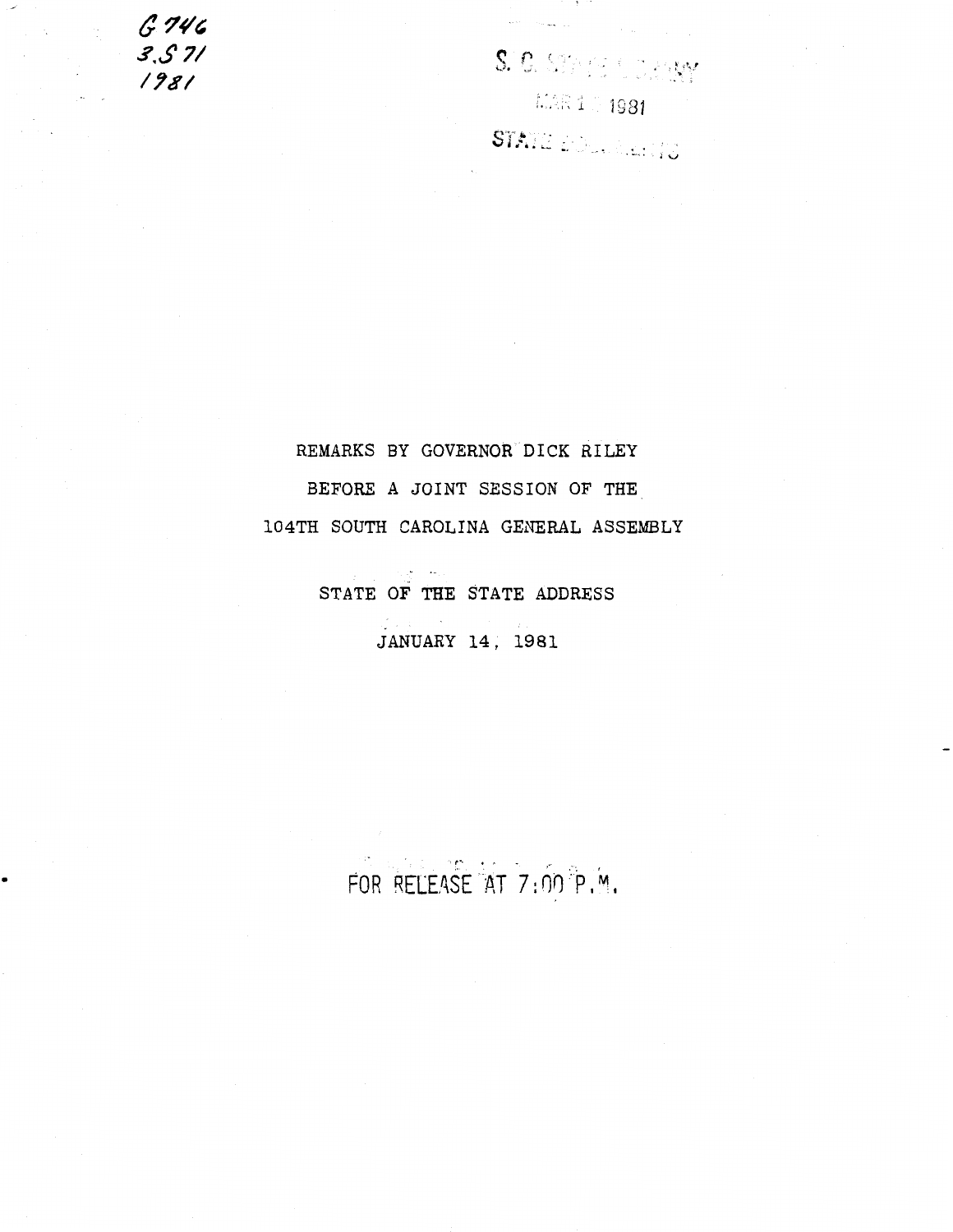Madame President, Mr. Speaker, Members of the Joint Assembly, Fellow South Carolinians:

This week marked the beginning of a legislative session of unusual difficulty and unusual responsibility.

We convene during troublesome times, times when people are concerned about their government, concerned about their economy, concerned about their future. They're worried about inflation, about the high cost-of-living, and about making ends meet on a day-to-day basis.

The author Peter Drucker calls these "turbulent times," and in his most recent book, he writes, "A time of turbulence is a dangerous time, but its greatest danger is a temptation to deny realities."

Tonight, as we acknowledge these turbulent times, I ask you to join me in identifying and addressing the realities of South Carolina in the 1980's.

Let's look at the realities of a corrections system which is too crowded, too expensive and too important to the safety and security of our state to ignore;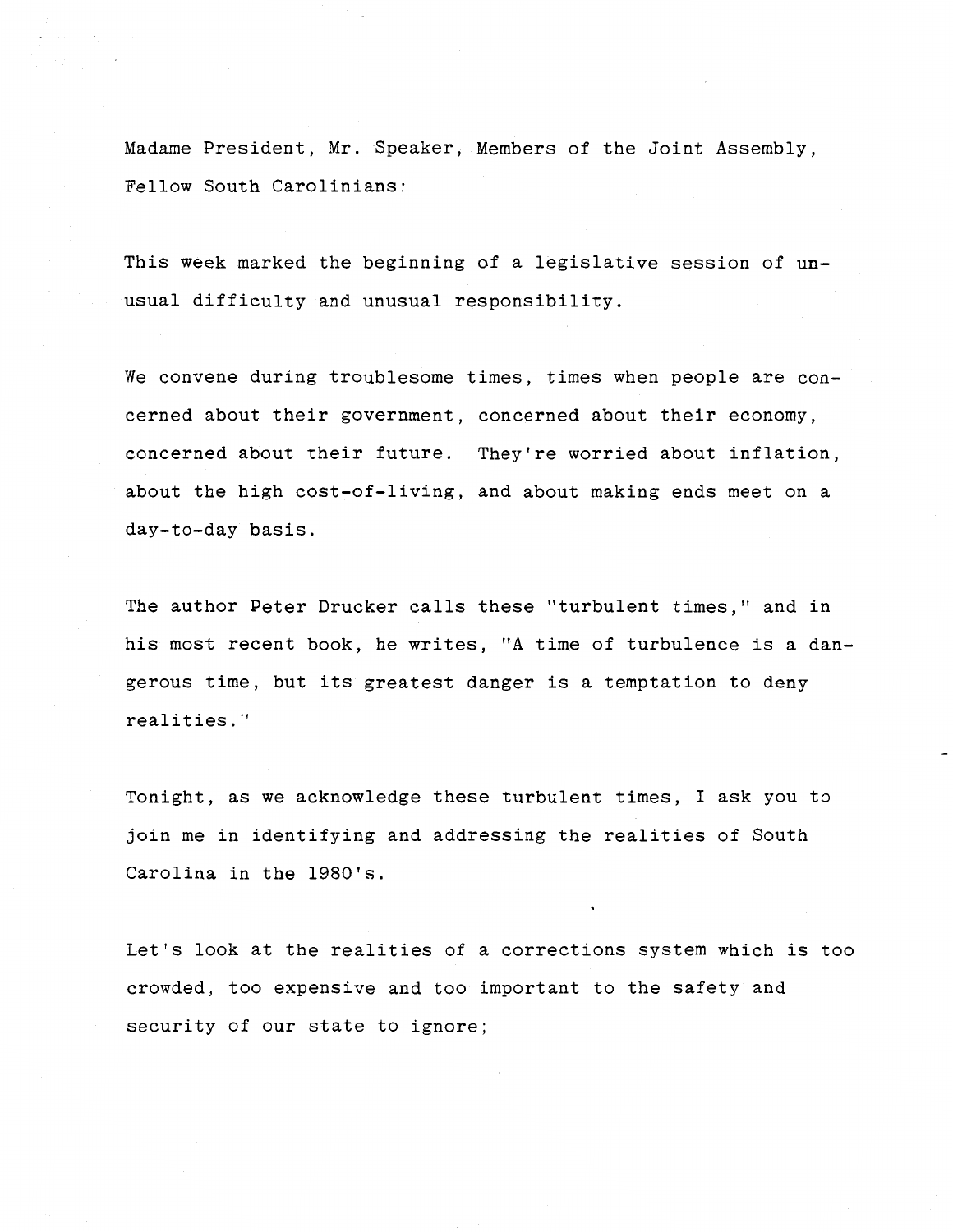Let's look at the realities of serious new criminal activity in our state which threatenes our citizens and requires tougher, more effective statutes;

Let's look at the realities of controlling governmental growth with broad, fundamental statements of constitutional principle, and not with the kind of detailed provisions which weaken the very purpose of the constitution;

Let's look at the realities of managing government better, not just because times are tougher, but because it's the right way to do it;

Let's face the realities of reapportionment with a spirit of partnership that will help resolve this difficult issue in the best interest of our state;

Let's look at the realities of a public school system which is working and which needs continuing support as the very cornerstone of this state's future;

Let's look at the realities of an economic growth strategy which has reaped benefits for all South Carolinians, and which can be enhanced to reach even more people in the future;

 $-2$  -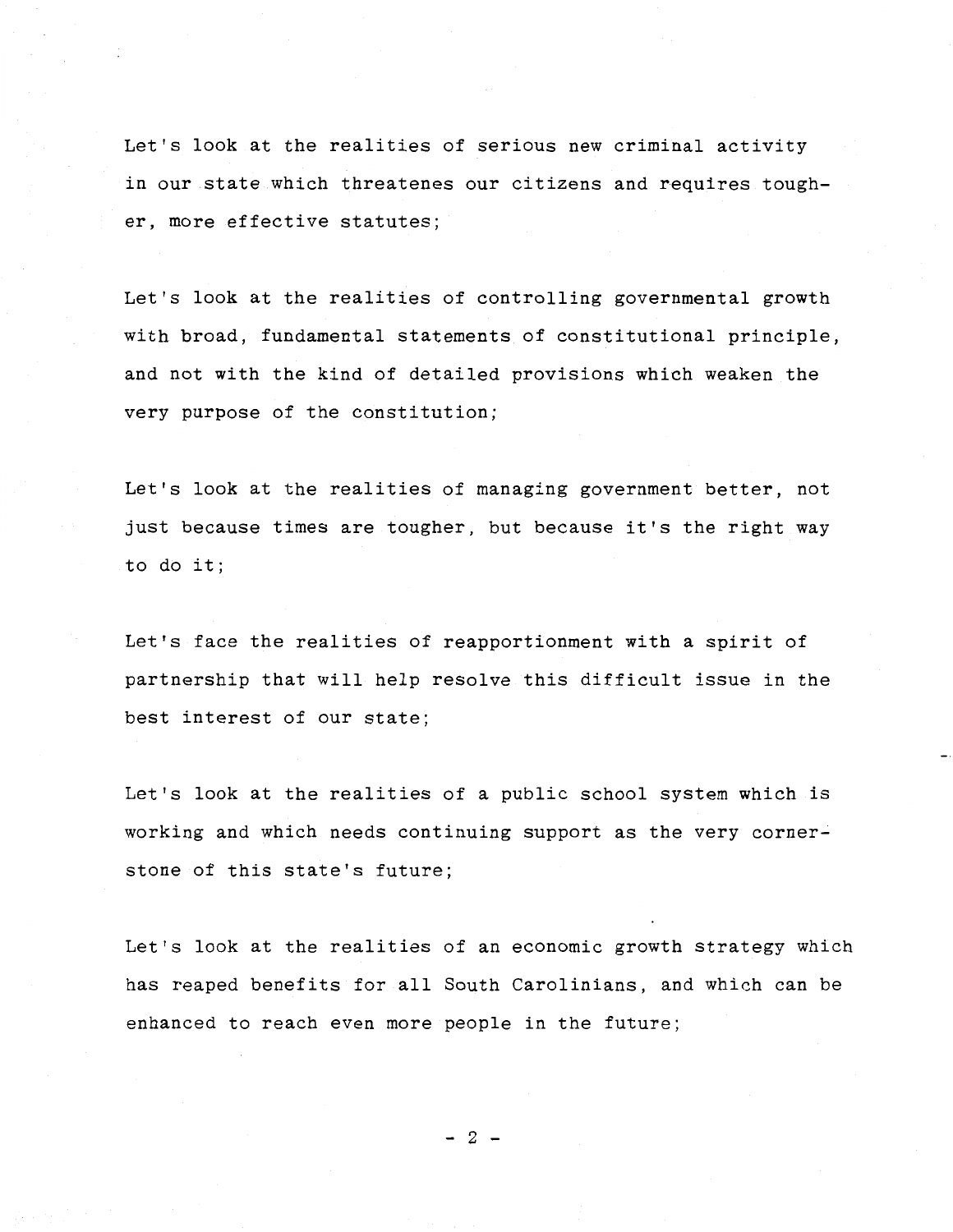For two years you and I have worked as partners on behalf of the people of this state, and I appreciate the progress which has been made during that time. Now, as we enter this year of special challenges, I ask that we work together even more effectively, with special priority attention to three items: 1) corrections reform and criminal justice; 2) controlling governmental growth through sound constitutional action; and 3) better management of government.

## CRIMINAL JUSTICE

First, let's talk about corrections and rehabilitation, andas many of you are aware - our systems are in a serious state of overload.

Because of stiffer sentences, because of improvements in law enforcement, because of a more effective court system- and for many other reasons - our prisons are overcrowded and our probation and parole system is overtaxed to an absolutely critical stage.

Let's examine the facts. South Carolina has more people in prison than any other state in the nation on a per capita

- 3 -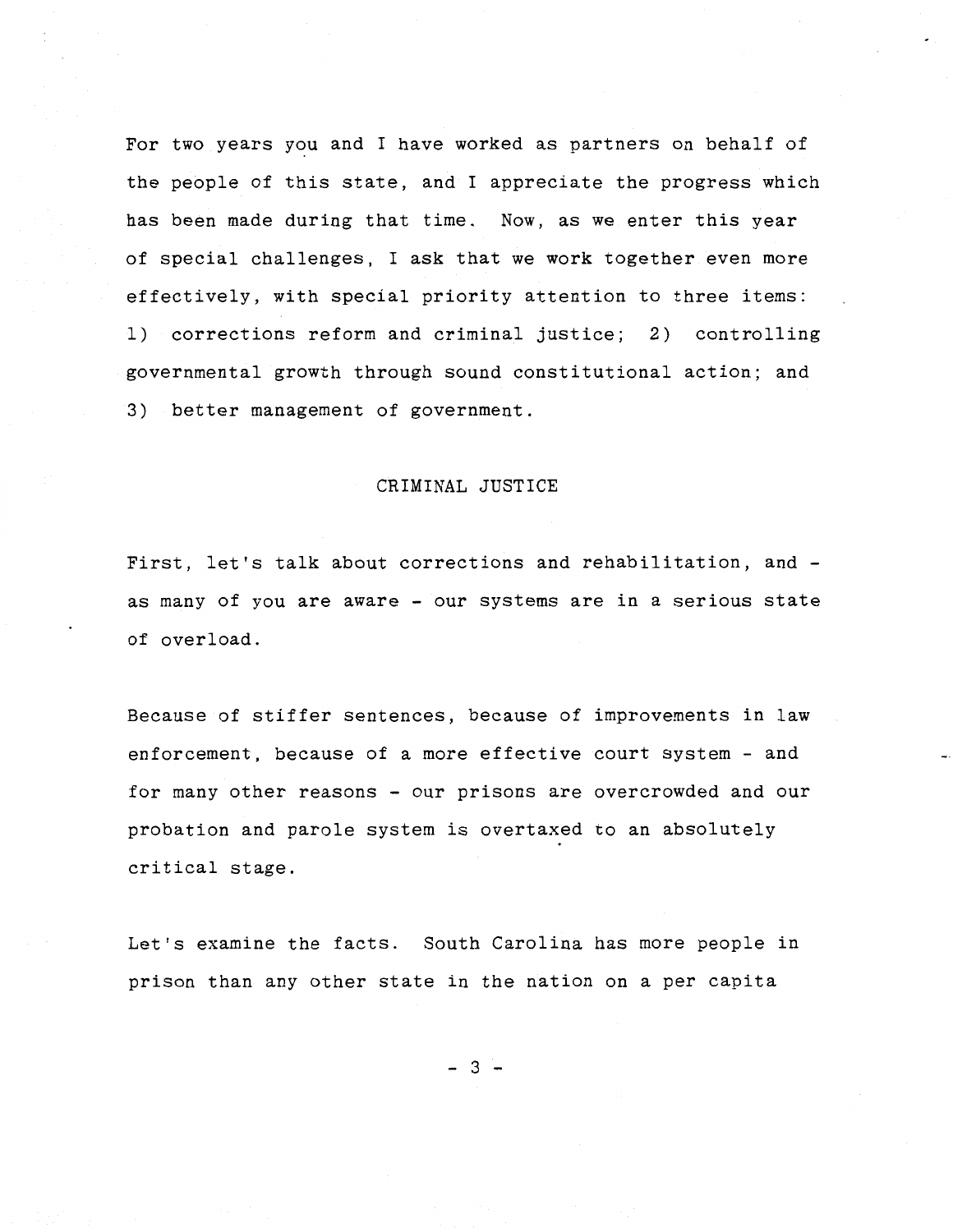basis. Our prisons are filled fifty percent beyond capacity, and inmate population is overloading the system of holding parole hearings.

The caseload for parole and probation officers is so high that some judges in this state have told me they're reluctant to hand down probationary sentences where they would ordinarily do so. In other words, the system is so crowded that its very effectiveness is being impaired.

Next, let's look at the price we're paying. Between 1970 and 1980, the annual cost of operating our corrections system increased from \$7.8 million a year to \$55.2 million for the current year. That's an increase of 600 percent, and that's faster than the growth rate for either education, or health or human services. If something isn't done to curb the present growth trends over the next ten years, we'll need a new prison every two years at a construction cost of about 20 million dollars apiece.

So I come to you tonight in the interest of sound criminal justice, in the interest of public safety and security, and in the interest of controlling the cost of government. Let's face realities, and let's do something about our corrections and rehabilitation system.

- 4 -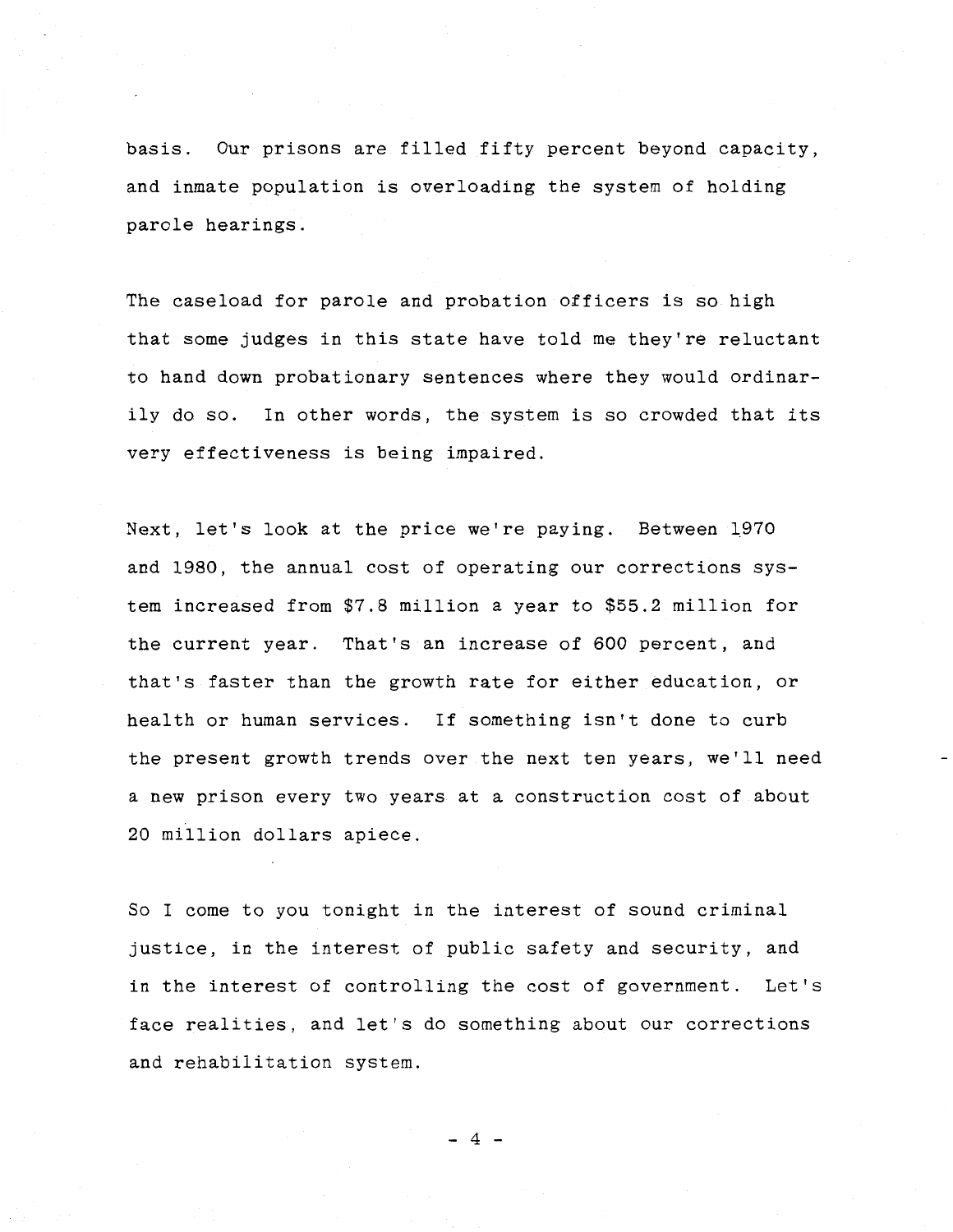It's my opinion that the first step toward a solution is in building the kind of community services which can guarantee an alternative to incarceration that's safe, that's effective, and that's cost-efficient. I'm talking about parole, probation and other programs in which persons can serve time under responsible supervision away from institutions. It's less expensive for the state; it's less expensive for families whose breadwinners go to prison; and it gives us a better chance to convert a criminal into a productive, law-abiding citizen.

Such a first step, however, will require action on your part, and I recommend the following:

- 1. The present Probation, Parole and Pardon Board should be strengthened and reoriented into a Board of Parole and Community Corrections, with a clearly-defined mission to provide safe and effective alternatives to incarceration;
- 2. The Board of that agency should be expanded from the . present seven to nine members, authorized to operate in 'three-member panels. Additionally, the position of Commissioner of Paroles and Pardon should be established so that the Board could conduct more hearings and remain current with its schedule. As the system develops, parole

- 5 -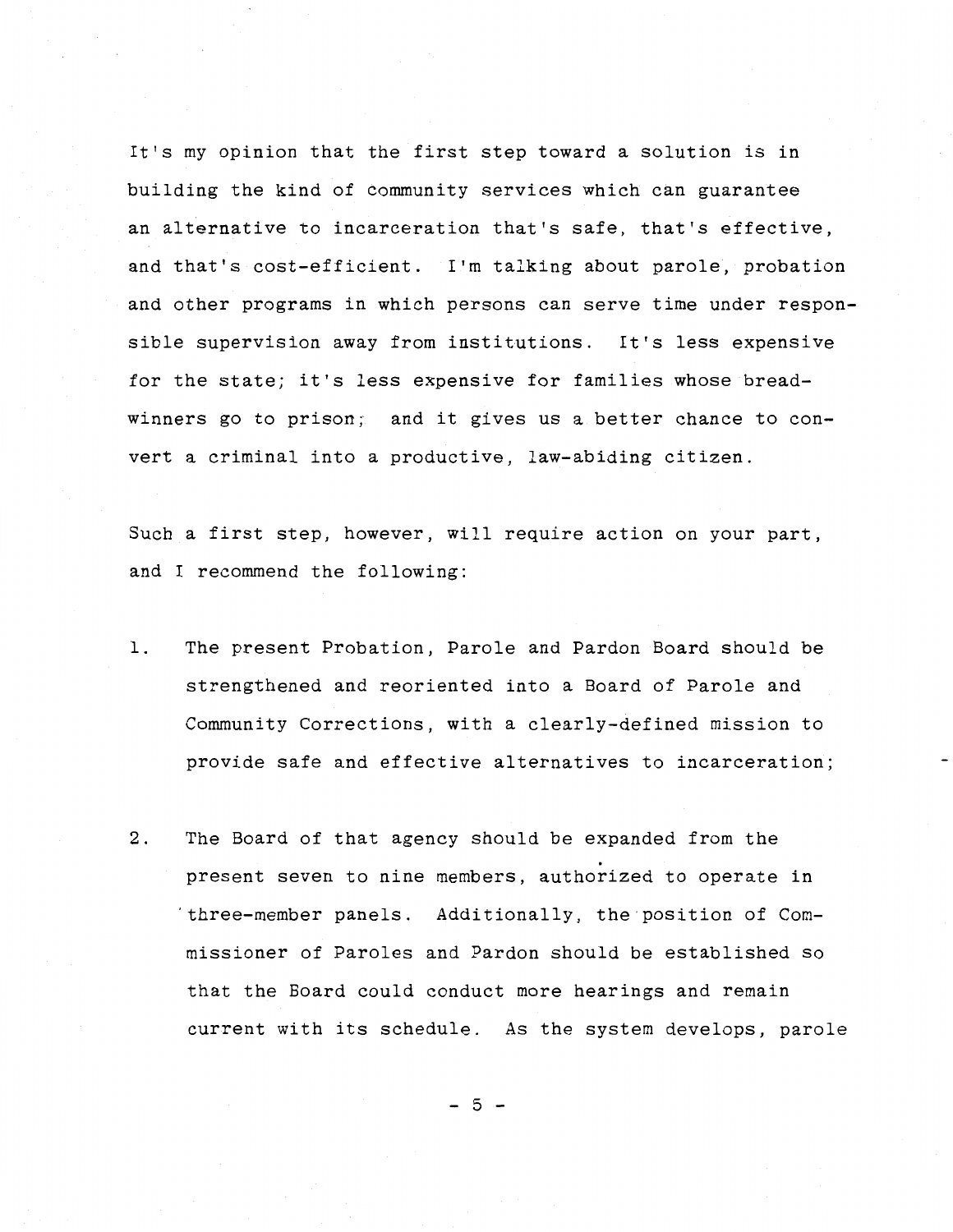hearings should be held up to 90 days prior to the first eligibility date, to allow adequate time for transition into a community environment. No inmate should serve nor should this state pay for - a single day of institutional time beyond what is required by law.

- 3. As its earliest priority, this department should take whatever steps are necessary to strengthen its community activities, including better programs of intensive supervision, rehabilitation and residential services.
- 4. As community supervision becomes a safer and more viable alternative to institutional time, there should be an impact on sentencing practices. In that regard, I recommend that future inmates who exhibit good behavior become eligible for parole after serving one fourth, and not one third, of their sentences. In addition, I request the creation of a legislative committee which would work with the Supreme Court committee in the study of sentencing practices in the state.
- 5. As we strengthen community corrections for adults, we should do likewise for juveniles. As a step toward eliminating duplication of critical services, I recommend the

 $- 6$   $-$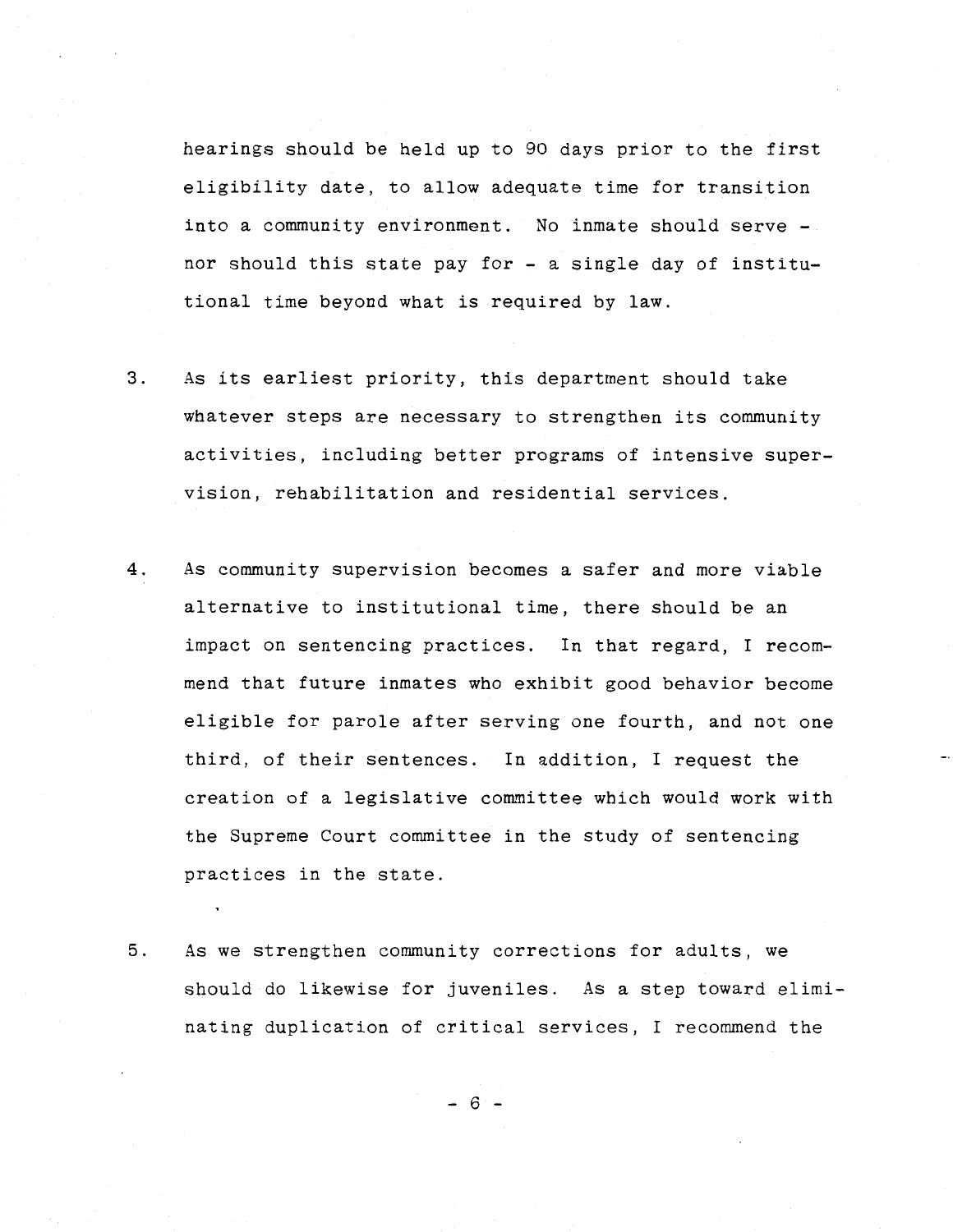transfer of the present Youth Bureaus from the Department of Youth Services to the Department of Juvenile Placement and Aftercare.

6. In making these recommendations, I recognize that the national trend is toward total consolidation of corrections services. I have decided it is best not to go that far at this time. Instead, I am asking the State Reorganization Commission to conduct a thorough review and report back in two years as to how effectively our stated goals are being achieved.

In making these proposals to you, I am aware that you created an Earned Work Credit Program two years ago at the Department of Corrections which has already saved this state 3.4 million dollars in operational costs, and 13 million dollars in capital expenditures. The recommendations I make to you tonight would go even further in saving money.

Based on current trends and estimates, these recommendations could save as much as 45.2 million dollars in operating costs during the next ten years, and would reduce by over 30 million dollars the capital building needs of the system: In these days of tight budgets and limited dollars, that's money that could - and should - be put to more productive use for the people of this state.

 $-7$  -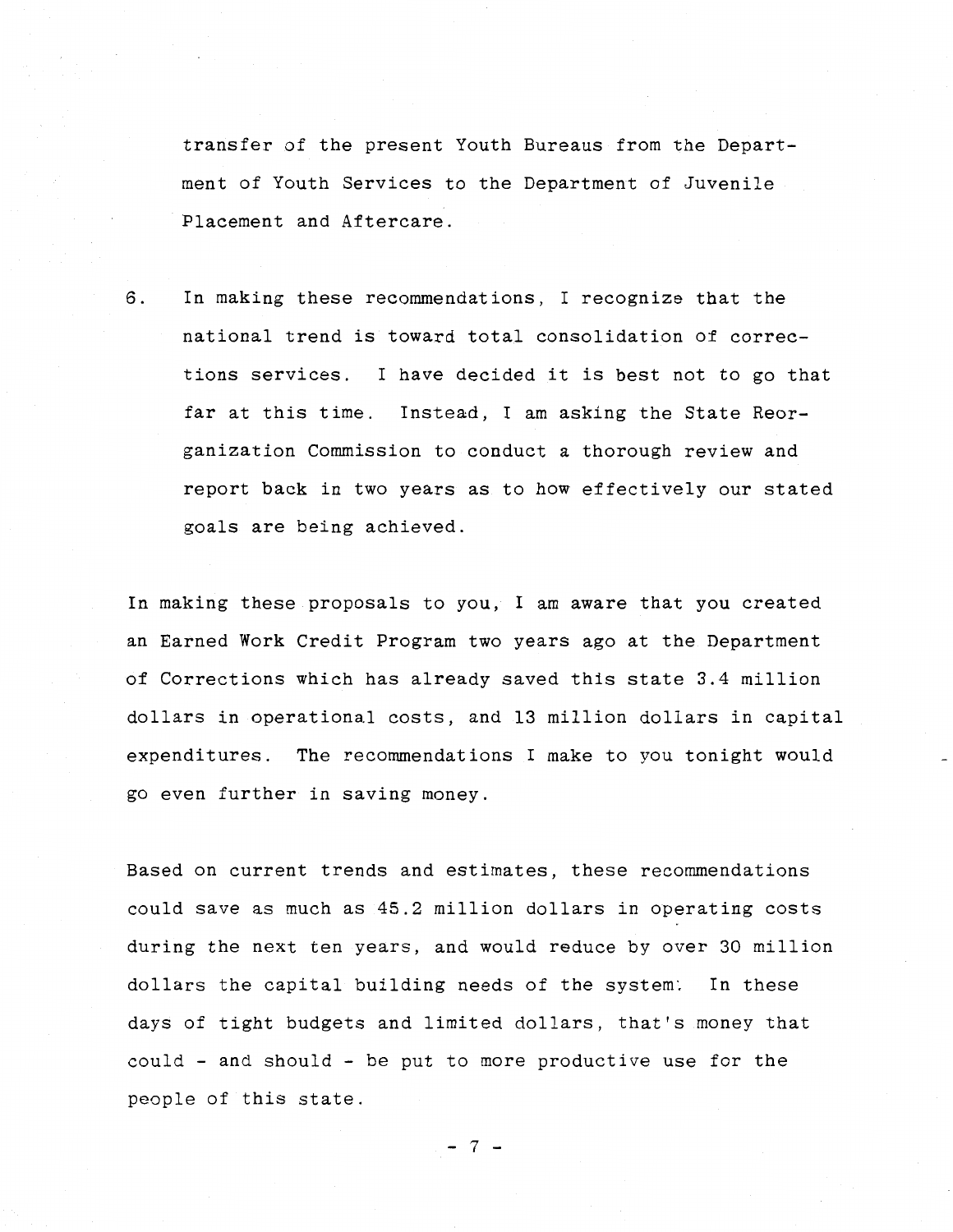A better corrections system, of course, is part of a better overall criminal justice system, but there are other problems that continue to plague our state. It's a matter of great concern to all of us that this state has become a primary point of entry for the smuggling of marijuana and other illegal drugs. The property losses from arson and burglary have risen rapidly in the last year, and are approaching \$100 million in South Carolina. Illegal dealing in gold, silver and other precious metals is the sinister by-product of these activities.

As a matter of utmost priority for the public safety and security, and in support of the dedicated men and women in law enforcement, I ask that we initiate an all-out legislative counterattack on these crimes, including new laws that will stiffen penalties, clarify the nature of the crimes, and improve the overall effectiveness and coordination of law enforcement activities.

Finally, let's direct our attention again to the victims of crime. They're often overlooked in our efforts to guarantee fairness to defendants, and that's not right. Last year you set up a program of restitution for victims of property crimes; this year let's initiate a similar program for personal injury victims of violent crime. I recommend that you establish a victim compensation program, tightly-controlled, and adminis-

- 8 -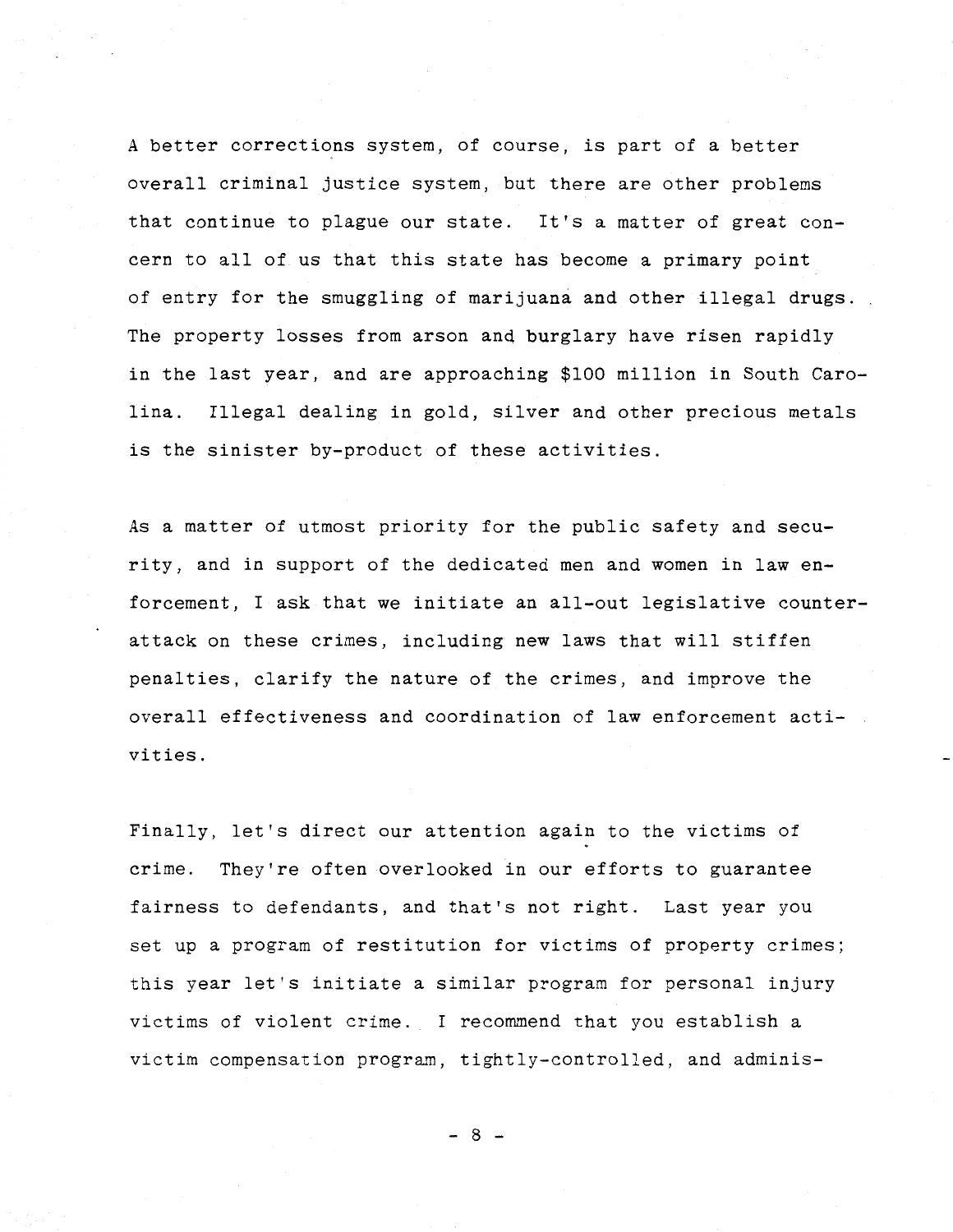tered by the Circuit Solicitors of this state. Funds to operate this program and to expand our community corrections program would be paid by the criminals themselves, through a fee collected at the time of their sentencing.

These proposals on criminal justice represent a comprehensive approach to the realities of our overcrowded corrections system. It is not enough simply to demand more law and order, unless we're willing to strengthen the entire system to accommodate it. Putting more and more people in prison isn't the answer; nor is de-populating prisons without safe and effective alternatives. I thus present these initiatives as a package of components which are dependent upon each other to make our criminal justice system more effective.

## CONTROLLING GOVERNMENTAL GROWTH THROUGH SOUND CONSTITUTIONAL PRINCIPLES

There is strong belief that safeguards should be provided in our State Constitution against excessive spending and growth of government. Out of a deeply-held conviction that our Constitution should be a statement of broad, fundamental principles, I do not believe a spending limitation should be addressed in isolation, with lengthy, detailed statements not appropriate for Constitutional purposes.

- 9 -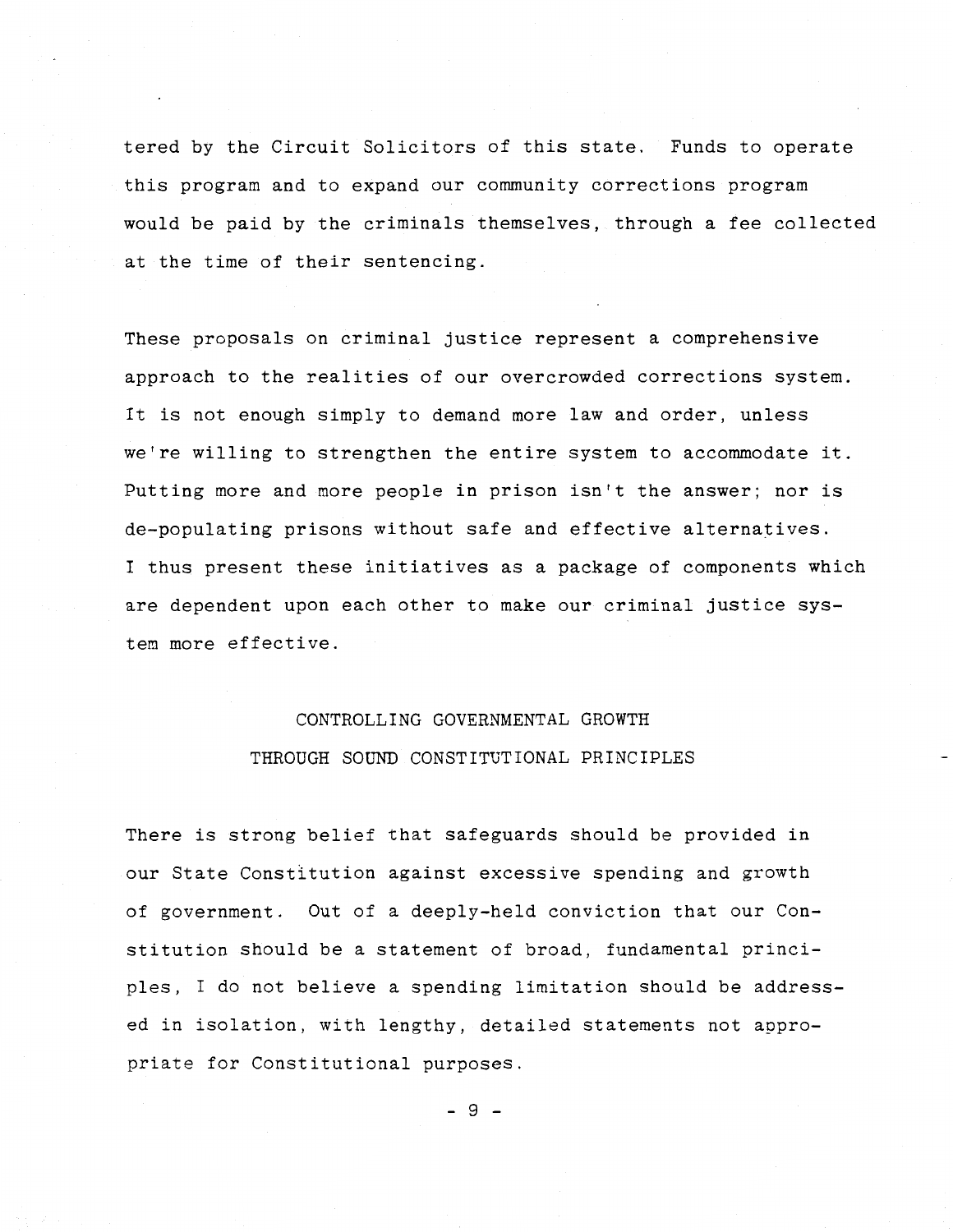Other provisions dealing with our fiscal policy are spread throughout the Constitution in too much detail. This has caused numerous questions of ambiguity and inconsistency. Therefore, I propose a comprehensive Article to the Constitution addressing in clear, simple statements the fundamental principles of fiscal policy including the following:

- 1. That the state maintain a balanced budget from revenues;
- 2. That state spending should be limited, and should not grow faster than the state's economy;
- 3. That state borrowing should be limited so that we never spend more than five percent of our general revenues in any year for debt service;
- 4. That state employment should be limited, and should not grow faster than the population of the state;
- 5. That a Reserve Fund of three percent be maintained, not to exceed 60 million dollars, and that it be used only for covering operational deficits.

As I indicated, some provisions are already in place in one form or the other. Others have been extensively debated in this General Assembly. As properly drawn and as sound principles, these proposals will give this state- the strongest Constitutional statement of fiscal responsibility in this country. But as one

- 10 -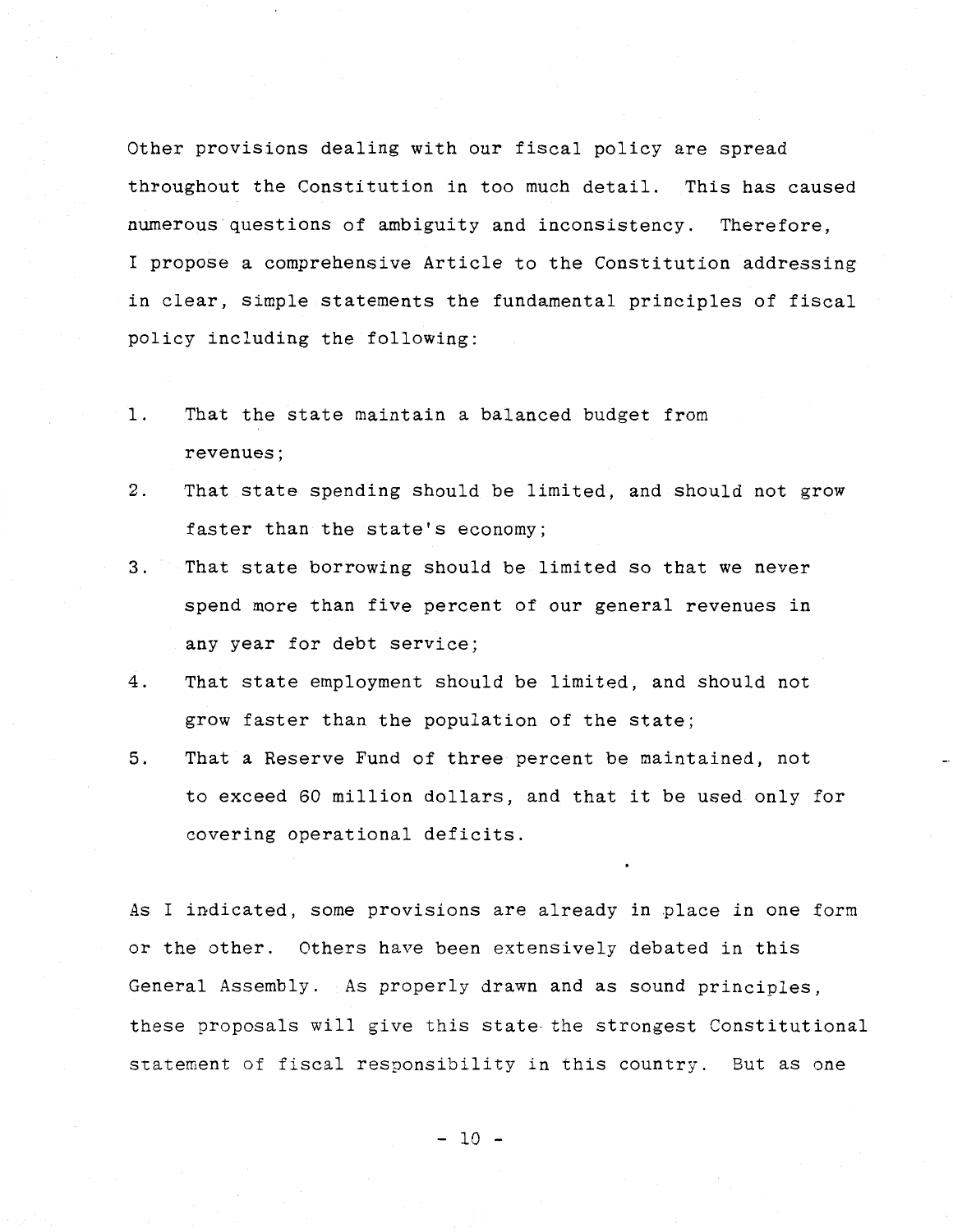who worked long and hard with some of you in modernizing the 1895 State Constitution, I will strongly resist amending that document with a laborious recitation of details which serve only to weaken the Constitution and undermine its basic respect and authority.

## MANAGEMENT OF GOVERNMENT

Whatever controls may be placed on the size of government, it's up to us to guarantee maximum productivity from the tax dollars available, and that means the exercise of good managment.

As a basic step in that direction, the budget as presented to you by the Budget and Control Board addresses three important management objectives.

First, it presents our spending program up front, in a straightforward manner. Items which in the past inappropriately found themselves reserved for the Supplemental Bill, now are included in the General Appropriations Bill.

Second, it clearly defines the state's priorities and allocates the funds accordingly. While it provides increases in such

- 11 -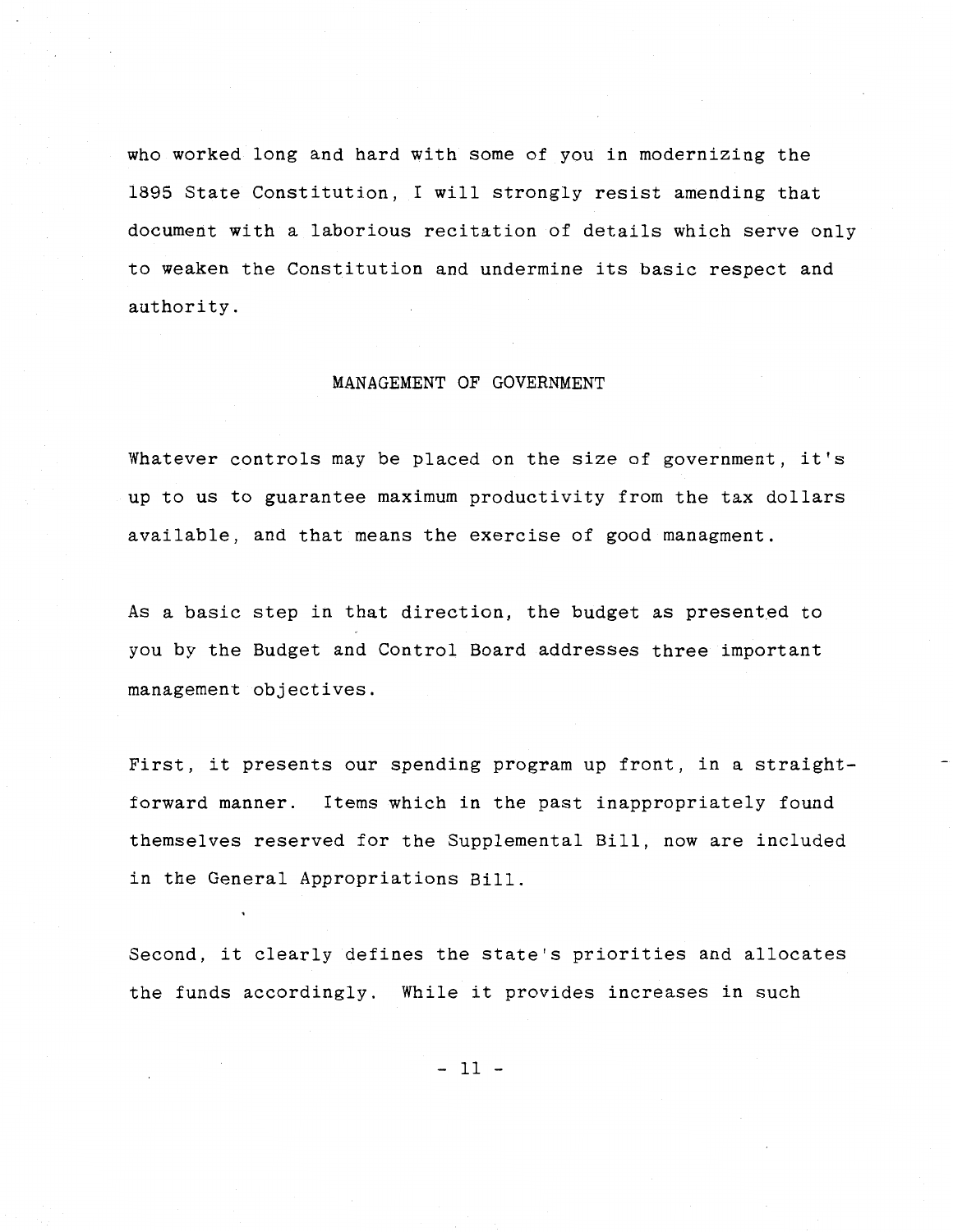priorities as education, aid to subdivisions, state employees and human services, it also reduces programmatic spending in other areas.

Third, it provides for a seven percent reduction in funding for personnel positions. I view that reduction as not simply a measure to balance the 81-82 Budget, but as a mechanism to control the size of government. More importantly, it represents the kind of tough management discipline which we must establish in the long-term best interest of state government.

In addition, I call your attention to two other important items. Capital expenditures today require a major outlay of general revenues for debt service each year. In the last ten years, that debt service has grown from 22.4 million dollars annually, to 78.6 million dollars this year; and that's more than we spend on the entire corrections and parole systems. We need to be restrained, not just within constitutional and statutory limits, but by the sound discipline of good management. Capital borrowing leads not only to governmental growth, but it diverts funds away from needed services for the people of our state.

Also good management means the installation of good orderly systems, and I recommend to you the concept of a Consolidated

 $-12$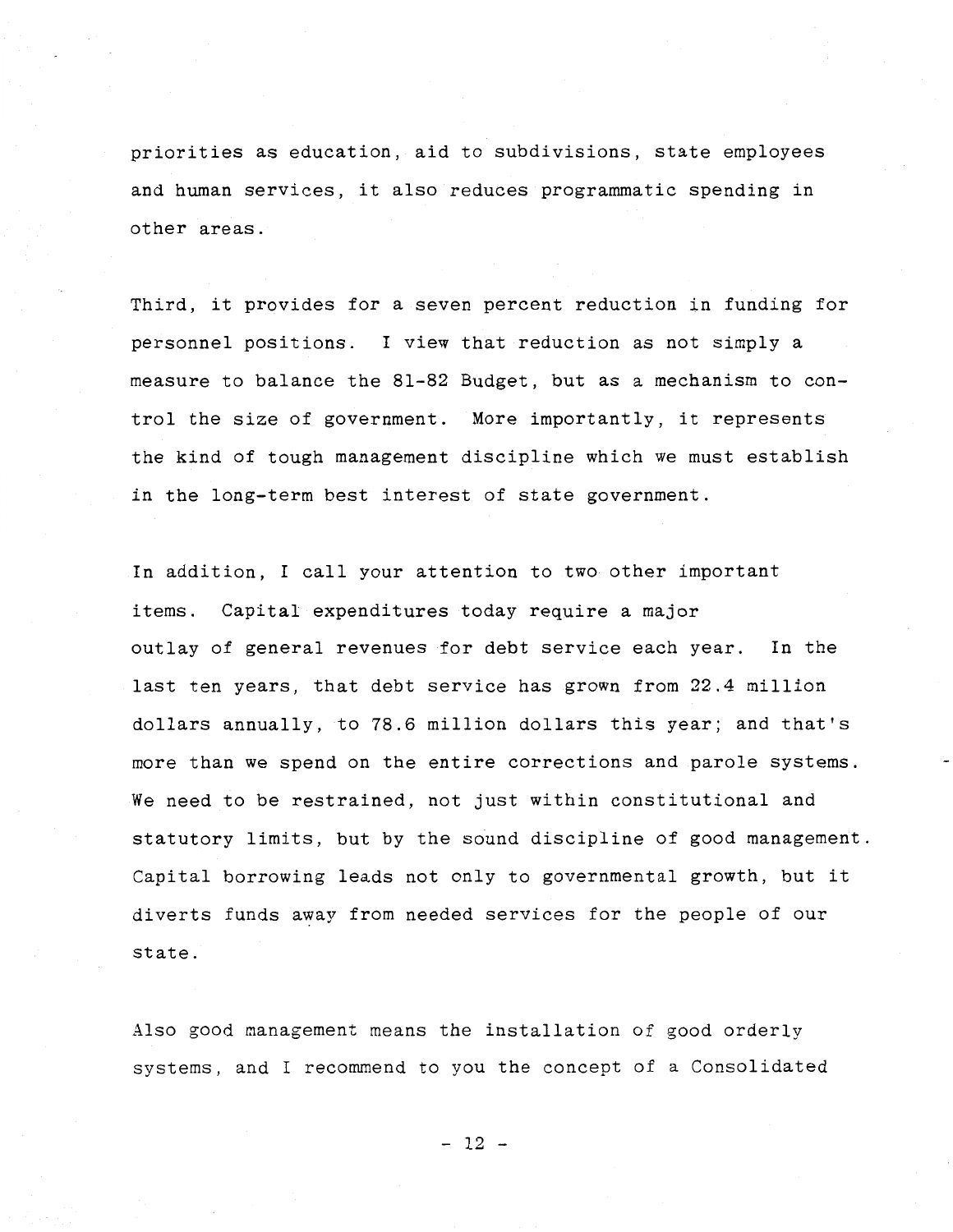Purchasing Code such as developed by the State Reorganization Commission as a major step toward modernizing the business practices of state government.

In addition to these three areas of priority attention  $-$  criminal justice, governmental growth and constitutional stability, and strong management of government - I call your attention to other realities of the 1980's which we must address this year.

I'm talking about a basic strategy of this state- a strategy which has provided that public education and economic growth are the two major components around which we will build the future of this state.

That's where we have traditionally exerted our major effort, and that's where we are reaping measurable benefits today.

In public education, we see evidence of improving test scores and better preparedness in the first grade as proof that we were right in strengthening kindergarten and early childhood education, and funding the Education Finance Act.

But we see evidence far beyond money and test scores. We see all across this state thousands and thousands of parents, volunteers, community leaders, students, teachers and administrators

 $-13$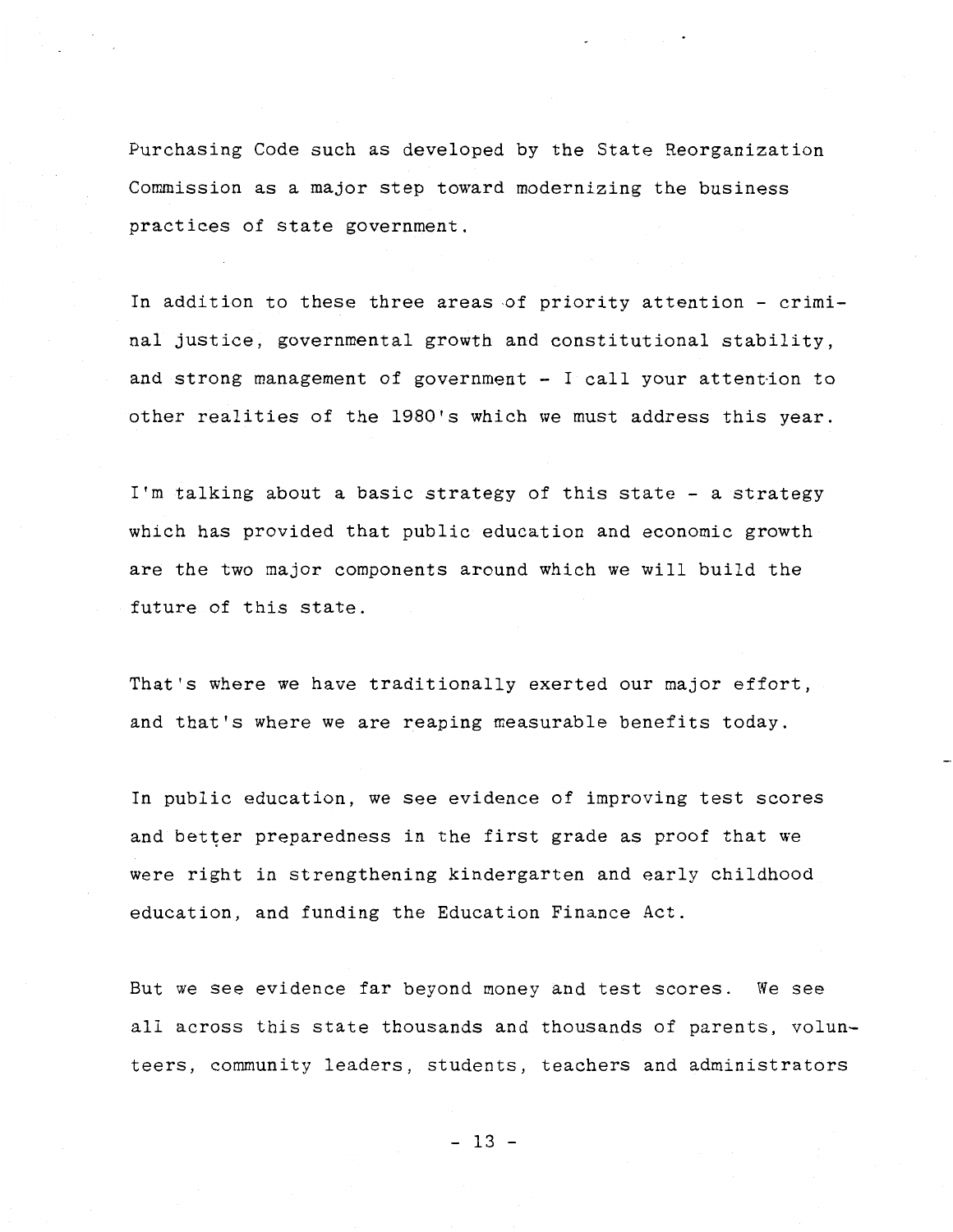rallying behind the public schools, and providing something money itself could never accomplish. To maintain this momentum which is frankly contrary to what we see happening elsewhere in the country - let's add a third year of phased-in funding to the Education Finance Act this year, and let's continue efforts to improve programs and systems in early childhood development.

In terms of economic growth, we again see a South Carolina suecess story in progress. At a time when investment capital has been drying up around the country, our state has experienced its finest two years in history, with three billion dollars invested in new and expanded industry, creating over 35,000 new jobs spread across all 46 of our counties.

That's proof that the free enterprise system- and not governmental growth - is the best means of providing new jobs for a growing population in this state. Now, I ask you to take two further steps which can enhance that strategy:

l. I propose the enactment of an investment tax and jobs credit • program as incentive for firms to locate businesses and create jobs in the state's underdeveloped counties;

- 14 -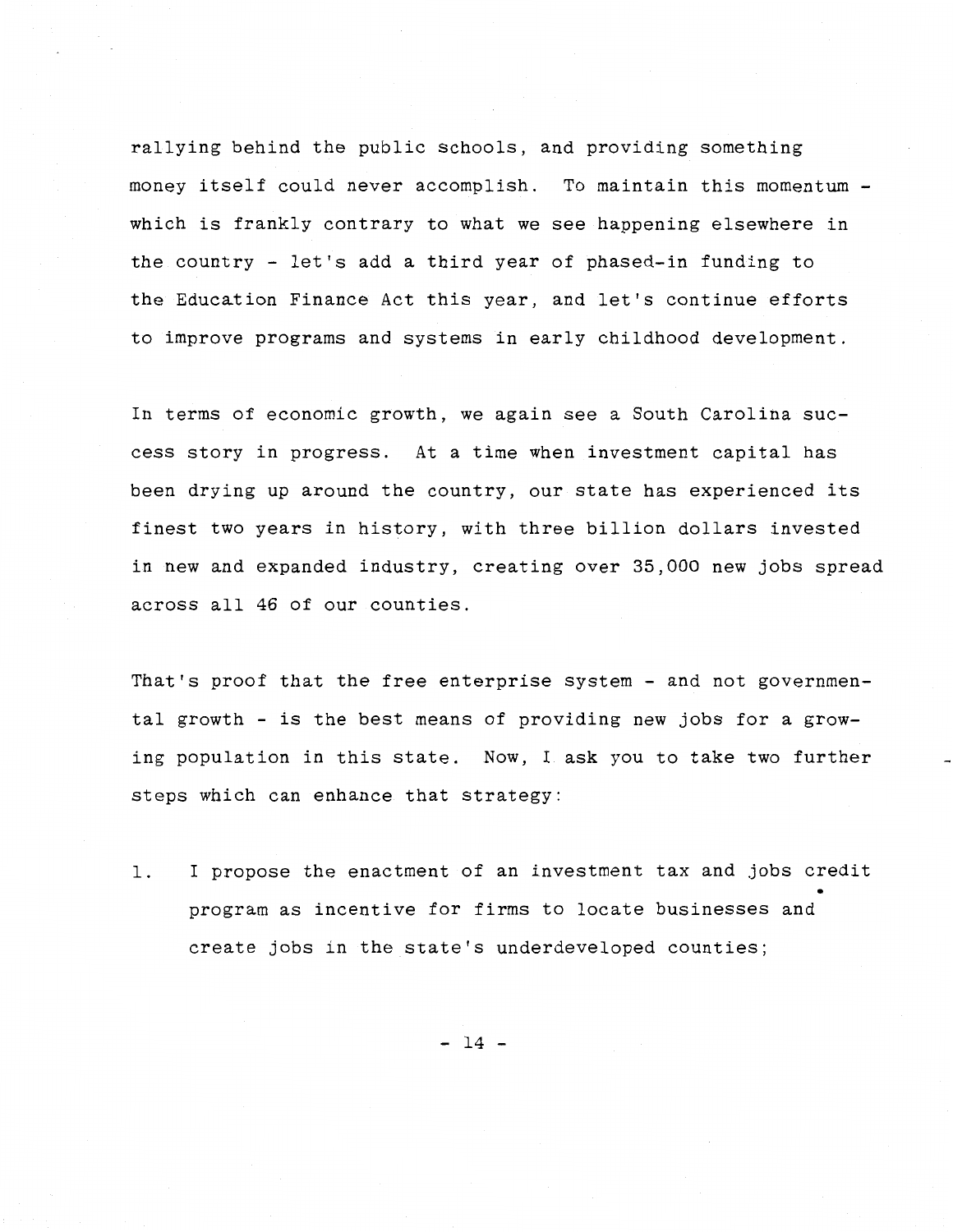2. I request that you allocate \$20 million in capital improvements for this state's fine Technical and Vocational education systems to replace outmoded equipment, and to purchase training equipment for high technology needs. This request comes at the recommendation of my Task Force on the Economy and is consistent with TEC's Design for the 80's Program.

Next, I call your attention to the growing concern about the proper coordination of children's services in this state. There are many agencies of government involved in many programs to assist children in this state, but programs and money are not enough. If we're going to get the job done, we've got to work better together. I therefore propose two steps toward achieving that goal: 1) the development of a Children's Policy for the state and the adoption of a comprehensive Children's Code of Laws; and 2) the establishment of a Children's Coordinating Cabinet to bring about more cooperation among the agencies of this state.

Let me emphasize that if these steps do not bring about the desired and necessary results on behalf of the children of this state, I will not hesitate to bring to you my recommendations for structural changes if they are needed.

.

As another issue of major legislative priority this year, I recognize your lengthy work and concern over a new Appellate Court

 $-15$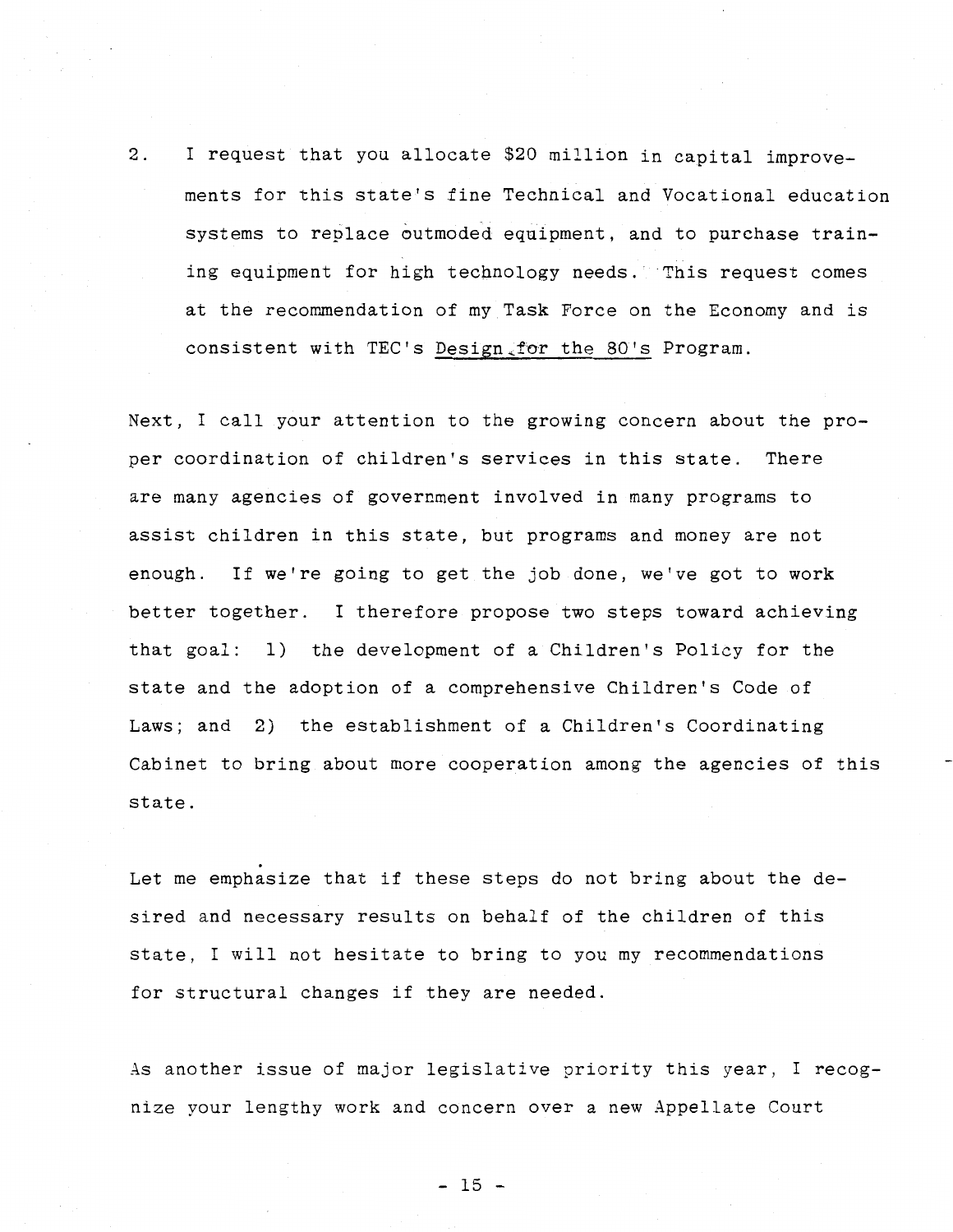for the state. This year, I recommend the establishment of a Court of Appeals, created with a broad and fundamental Constitutional base within the unified court system, and implemented through detailed statutory provisions.

Legislative priorities this year should also include the following items, which I recommend to you at this time:

The enactment of a local option sales tax of onehalf of one percent to be adopted at the local level only in conjunction with a rollback of the ad volorem property tax;

Adoption of legislation which would modify the present Automobile Reinsurance Facility with a system to reduce the burden of good drivers subsidizing the rates of high-risk drivers;

Continuation of our commitment to energy conservation and the development of alternative energy sources;

Enactment of a revised Probate Code for the state to modernize the present system, and to extend particular assistance to the elderly;

- 16 -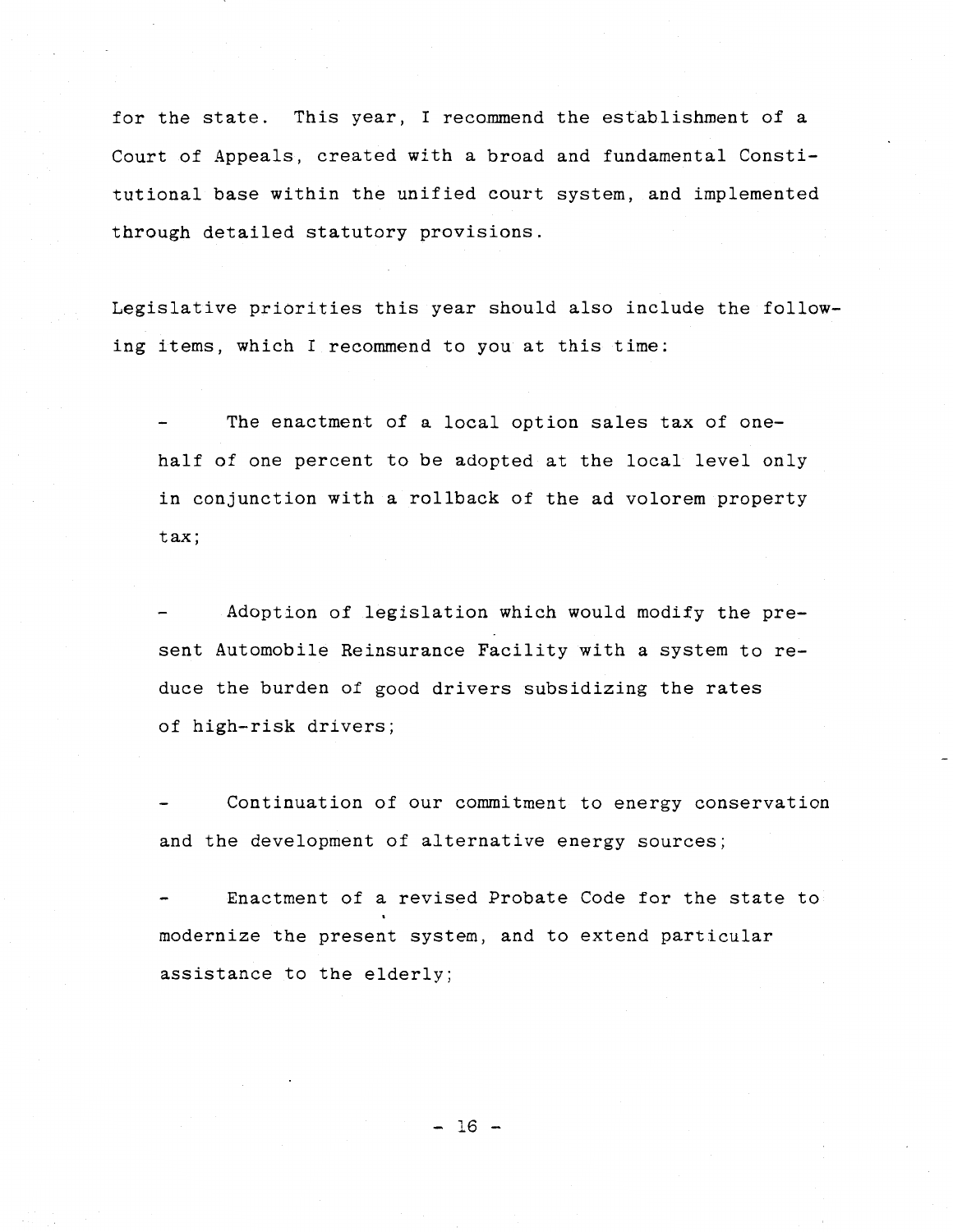Enactment of a provision amending the current laws on public transportation.

These issues I bring to your attention as priority matters for your consideration this year. But as we address the needs of these turbulent times, we must recognize the realities elsewhere which influence us here.

Many people believe that there will be efforts in Washington to delegate increasing responsibilities to the state level, and that's a change we welcome.

But reduction in federal authority means reduction in federal dollars as well, and that's a part of the realities we must recognize.

But we must also realize that in turbulent times, the fundamentals of government have to be managed, and managed well, and that's the commitment I ask of you tonight. Let's deal with the fundamentals of basic governmental needs, and the fundamentals of controlling our government and managing it well.

Let's provide for the fundamental investments we must make in the future of this state; and let's deal with the basic needs of those who look to the state for relief and assistance.

- 17 -